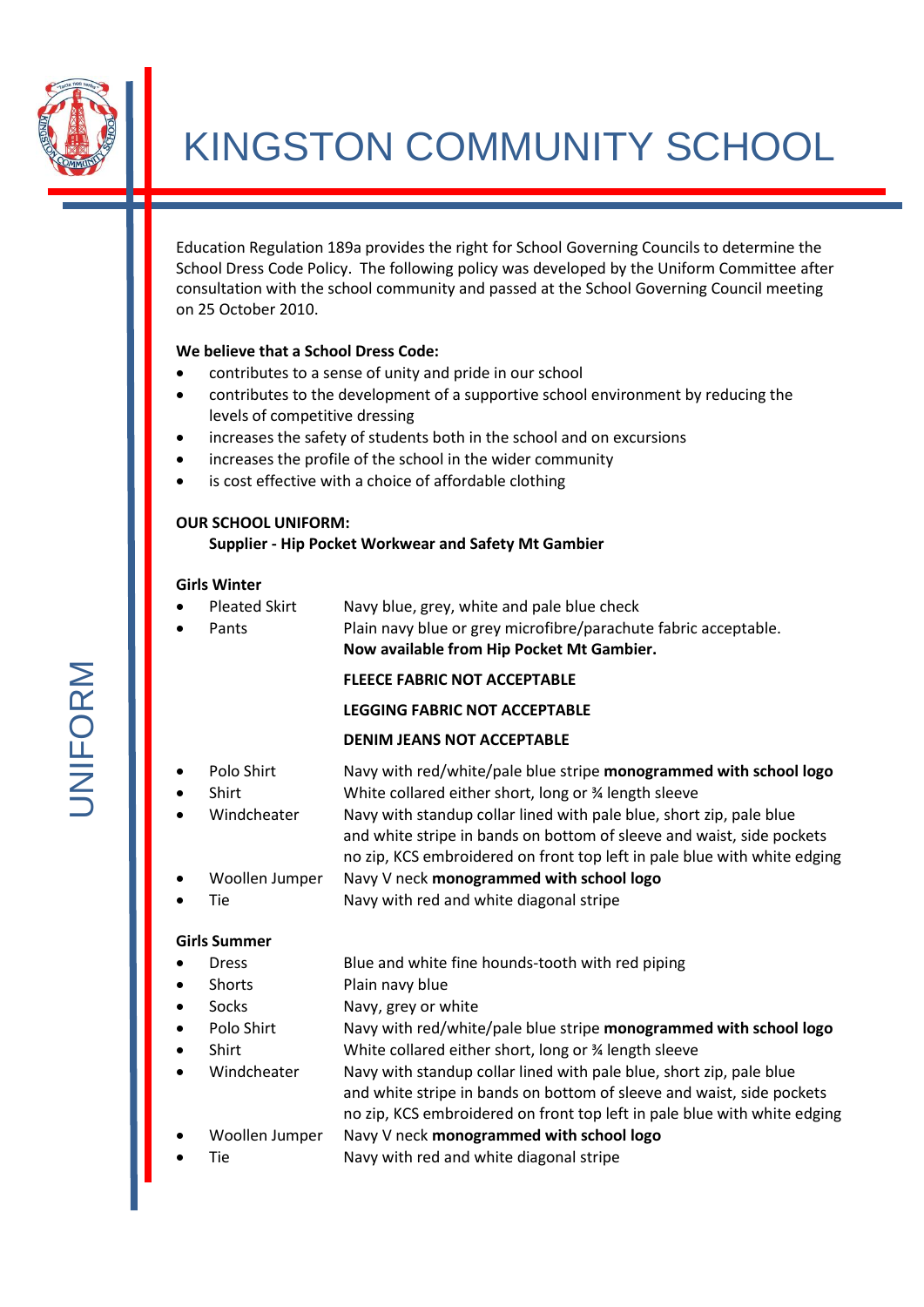#### **Boys Winter**

Pants Plain navy blue or grey microfibre/parachute fabric acceptable. **Now available from Hip Pocket Mt Gambier.**

#### **FLEECE FABRIC NOT ACCEPTABLE**

#### **LEGGING FABRIC NOT ACCEPTABLE**

#### **DENIM JEANS NOT ACCEPTABLE**

- Polo Shirt Navy with red/white/pale blue stripe **monogrammed with school logo**
- Shirt White collared either short or long sleeve
- Windcheater Navy with standup collar lined with pale blue, short zip, pale blue and white stripe in bands on bottom of sleeve and waist, front welt pockets (no zips), KCS embroidered on front top left in pale blue with white edging
- Woollen Jumper Navy V neck **monogrammed with school logo**
- Tie Navy with red and white diagonal stripe

#### **Boys Summer**

- Shorts Plain grey
- Polo shirt Navy with red/white/pale blue stripe **monogrammed with school logo**
- Shirt White collared either short or long sleeve
- Windcheater Navy with standup collar lined with pale blue, short zip, pale blue and white stripe in bands on bottom of sleeve and waist, front welt pockets (no zips), KCS embroidered on front top left in pale blue with white edging
- Woollen jumper Navy V neck **monogrammed with school logo**
- Tie Navy with red and white diagonal stripe

### **Jacket (optional extra)**

Navy Jacket Navy zip-up jacket **monogrammed with Kingston Community School**

#### **Sport Year R-5**

Students do not have to change for PE lessons

#### **Sport Year 6-12 (optional)**

- Shirt Navy and red with 'Kingston' heat pressed on back
- Short Plain navy

Years 6-12 students are required to change for sports practice and for PE lessons. Unless these lessons are at the end of the day, students must change back into school uniform after sport.

#### **Footwear Year R-5**

Choice of colour fully enclosed shoes/track shoes/sandshoes or a strapped sandal in summer

#### **Footwear Year 6-12**

Black fully enclosed shoes/track shoes/sandshoes or strapped sandal in summer

#### **House Sports Day Uniform**

- Shorts Navy
- Shirt House colour T-shirt or polo shirt (must have sleeves)
- Shoes Sports shoes

# **Hat:**

 Bucket (7cm brim) wide brimmed or legionnaires cap (navy recommended) During Terms 1, 3 and 4 students are expected to wear appropriate hats when outside for lessons, recess and lunch times, excursions and sport to be in line with the new Sun Safe Policy.